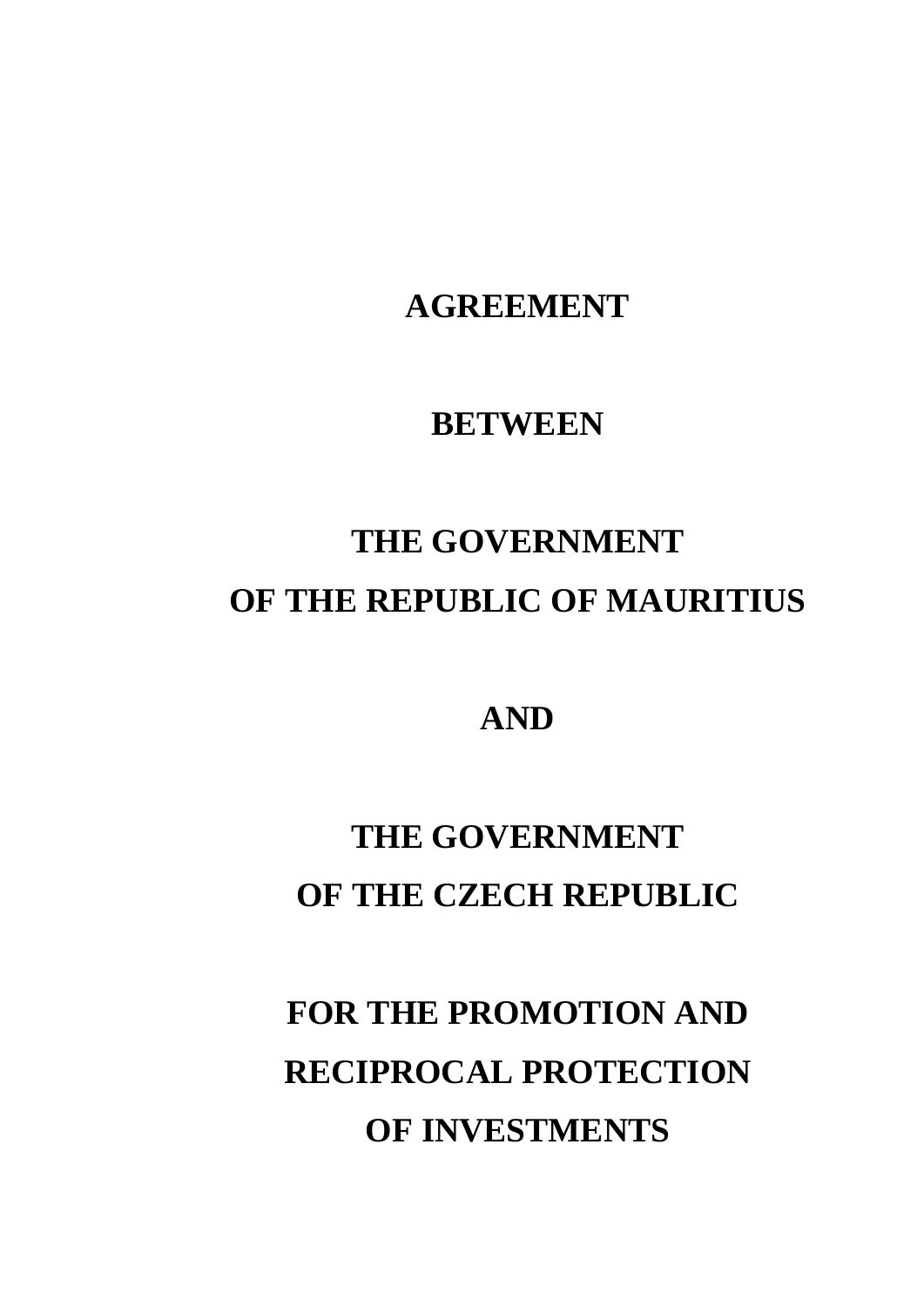The Government of the Republic of Mauritius and the Government of the Czech Republic (hereinafter referred to as the "Contracting Parties");

DESIRING to create favourable conditions for investments made by investors of either Contracting Party in the territory of the other Contracting Party; and

RECOGNISING that the promotion and reciprocal protection of such investments will lend greater stimulation to the development of business initiatives and will increase prosperity in the territories of both Contracting Parties;

HAVE agreed as follows:

#### **ARTICLE 1**

#### **DEFINITIONS**

- (1) For the purposes of this Agreement,
	- (a) "investment" means every kind of asset invested by an investor of one Contracting Party in connection with economic activities in the territory of the other Contracting Party, in accordance with the laws and regulations of the latter Contracting Party and shall include in particular, though not exclusively:
		- (i) movable and immovable property as well as other rights in rem such as mortgages, liens or pledges;
		- (ii) shares, stocks, debentures and any other form of participation in a company;
		- (iii) claims to money, or to any performance associated with an investment under contract having an economic value;
		- (iv) industrial and intellectual property rights associated with an investment, in particular copyrights, patents, utility-model patents, designs, trade-marks, trade-names, technical processes, know-how, and goodwill;
		- (v) any right conferred by laws or under contract and any licences and permits pursuant to laws, including concessions to search for, extract, cultivate or exploit natural resources.

Any change in the form in which assets are or have been invested does not affect their character as investment as defined in this Agreement;

- (b) "return" means the amount yielded by an investment and in particular, though not exclusively, profit, interest, capital gains, dividends, royalties and fees;
- (c) "investor" means any natural or legal person who invests in the territory of the other Contracting Party;
	- (i) "natural person" means any natural person having the nationality of either Contracting Party in accordance with its laws;
	- (ii) "legal person" means with respect to either Contracting Party, any entity incorporated or constituted in accordance with and recognized as legal person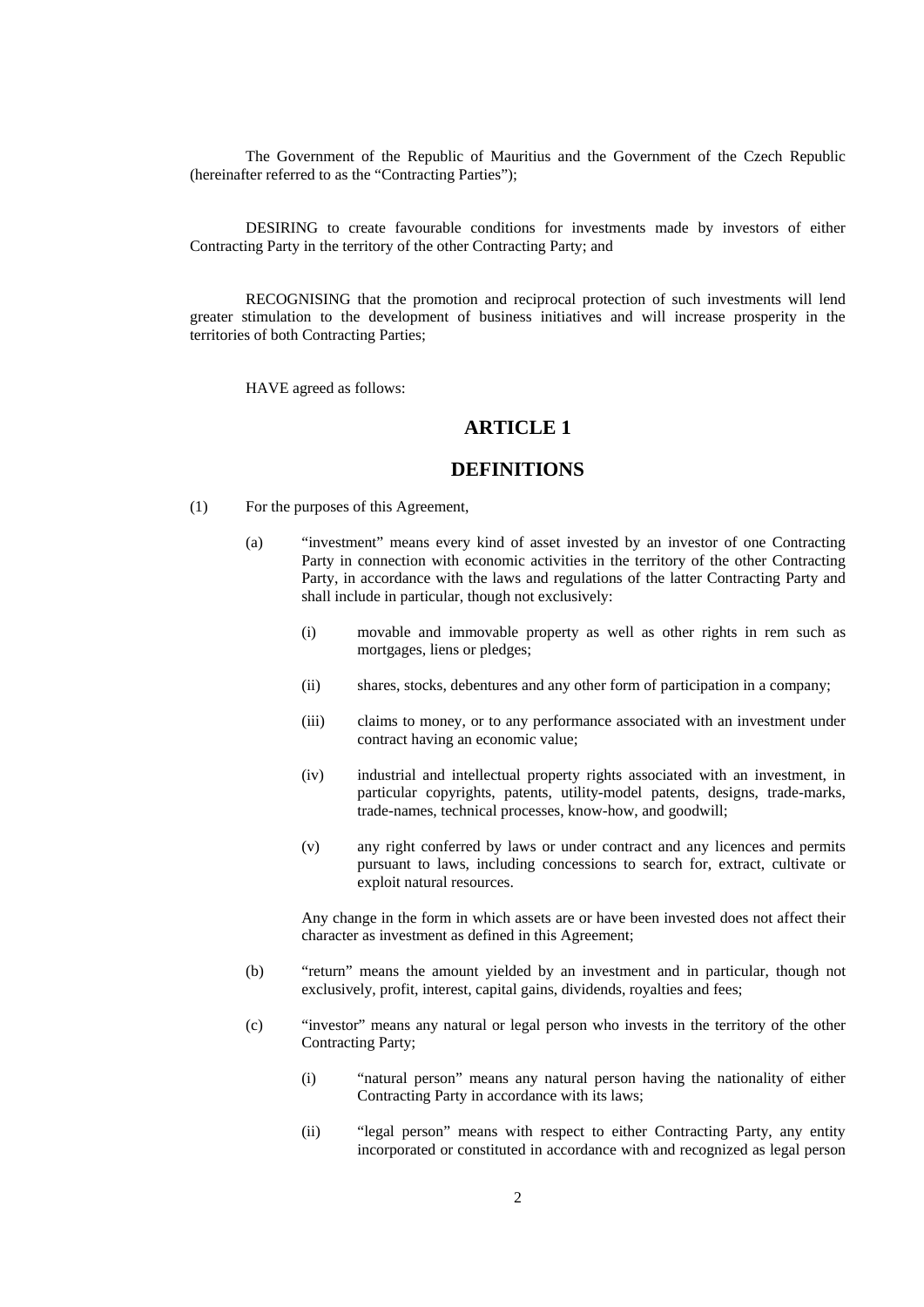by its laws and having its principal place of business or head office in the territory of one of the Contracting Parties;

- (d) "territory" means
	- (1) in the case of the Republic of Mauritius,
		- (i) all the territories and islands which, in accordance with the laws of Mauritius constitute the State of Mauritius;
		- (ii) the territorial sea of Mauritius; and
		- (iii) any area outside the territorial sea of Mauritius which in accordance with international law has been or may hereafter be designated, under the laws of Mauritius, as an area, including the Continental Shelf, within which the rights of Mauritius with respect to the sea, the seabed and sub-soil and their natural resources may be exercised;
	- (2) in the case of the Czech Republic,

 the territory of the Czech Republic over which it exercises sovereignty, sovereign rights and jurisdiction in accordance with international law.

#### ARTICLE<sub>2</sub>

#### **SCOPE OF THE AGREEMENT**

The provisions of this Agreement shall apply to future investments made by investors of one Contracting Party in the territory of the other Contracting Party, and also to the investments existing in accordance with the laws of the Contracting Parties on the date this Agreement came into force. However, the provisions of this Agreement shall not apply to claims arising out of events which occurred, or to claims which had been settled, prior to its entry into force.

#### ARTICLE 3

#### **PROMOTION AND PROTECTION OF INVESTMENTS**

- (1) Each Contracting Party shall, subject to its general policy in the field of foreign investment encourage the making of investments in its territory by investors of the other Contracting Party, and, subject to compliance with the provisions of its laws, shall admit such investments.
- (2) Each Contracting Party shall use its best endeavours to grant, in accordance with its laws, the necessary permits in connection with the carrying out of such investments and, whenever necessary, licensing agreements and contracts for technical, commercial or administrative assistance.
- (3) Investments of investors of either Contracting Party shall be accorded fair and equitable treatment and shall enjoy full protection and security in the territory of the other Contracting Party in accordance with this Agreement.

#### ARTICLE 4

#### **TREATMENT OF INVESTMENTS**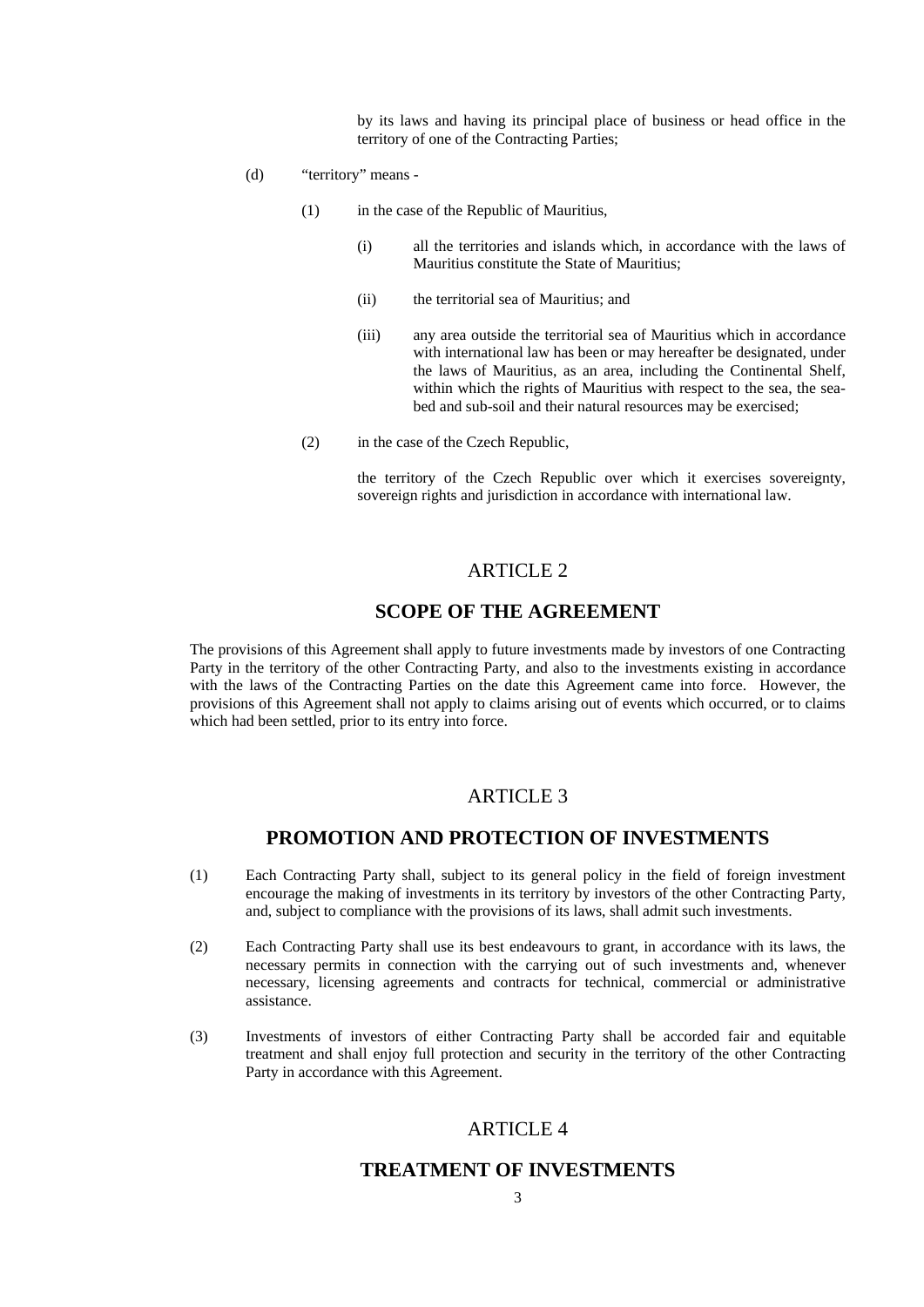- (1) Each Contracting Party shall in its territory accord to investments and returns of investors of the other Contracting Party treatment which is fair and equitable and not less favourable than that which it accords to investments and returns of its own investors or to investments and returns of investors of any third State, whichever is more favourable.
- (2) Each Contracting Party shall in its territory accord to investors of the other Contracting Party, as regards management, maintenance, use, enjoyment or disposal of their investment, treatment which is fair and equitable and not less favourable than that which it accords to its own investors or to investors of any third State, whichever is more favourable.
- (3) The provisions of paragraph (1) and (2) shall not be construed so as to oblige either Contracting Party to extend to the investors of the other Contracting Party the benefit of any treatment, preference or privilege resulting from:
	- (a) any customs union, free trade area, common market or any similar international agreement or interim arrangement leading up to such customs union, free trade area, or common market or other forms of regional cooperation of which either of the Contracting Parties is or may become a member;
	- (b) any international agreement or arrangement relating wholly or mainly to taxation.

#### **COMPENSATION FOR LOSSES**

- (1) Investors of either Contracting Party whose investments in the territory of the other Contracting Party suffer losses owing to war or other armed conflict, revolution, a state of national emergency, revolt, insurrection or riot in the territory of the latter Contracting Party shall be accorded by the latter Contracting Party treatment, as regards restitution, indemnification, compensation or other settlement, not less favourable than that which the latter Contracting Party accords to its own investors or to investors of any third State.
- (2) Without derogating from the provisions of paragraph (1) of this Article, investors of either Contracting Party who, in any of the situations referred to in that paragraph, suffer losses in the territory of the other Contracting Party resulting from:
	- (a) requisitioning of their property by the forces or authorities of the latter Contracting Party, acting under and within the scope of the legal provisions relating to their competences, duties and command structures; or
	- (b) destruction of their property by the forces or authorities of the latter Contracting Party, which was not caused in combat action or was not required by the necessity of the situation or observance of any legal requirement;

 shall be accorded restitution or just and adequate compensation for the losses sustained during the period of the requisitioning or as a result of the destruction of the property.

#### ARTICLE 6

#### **EXPROPRIATION**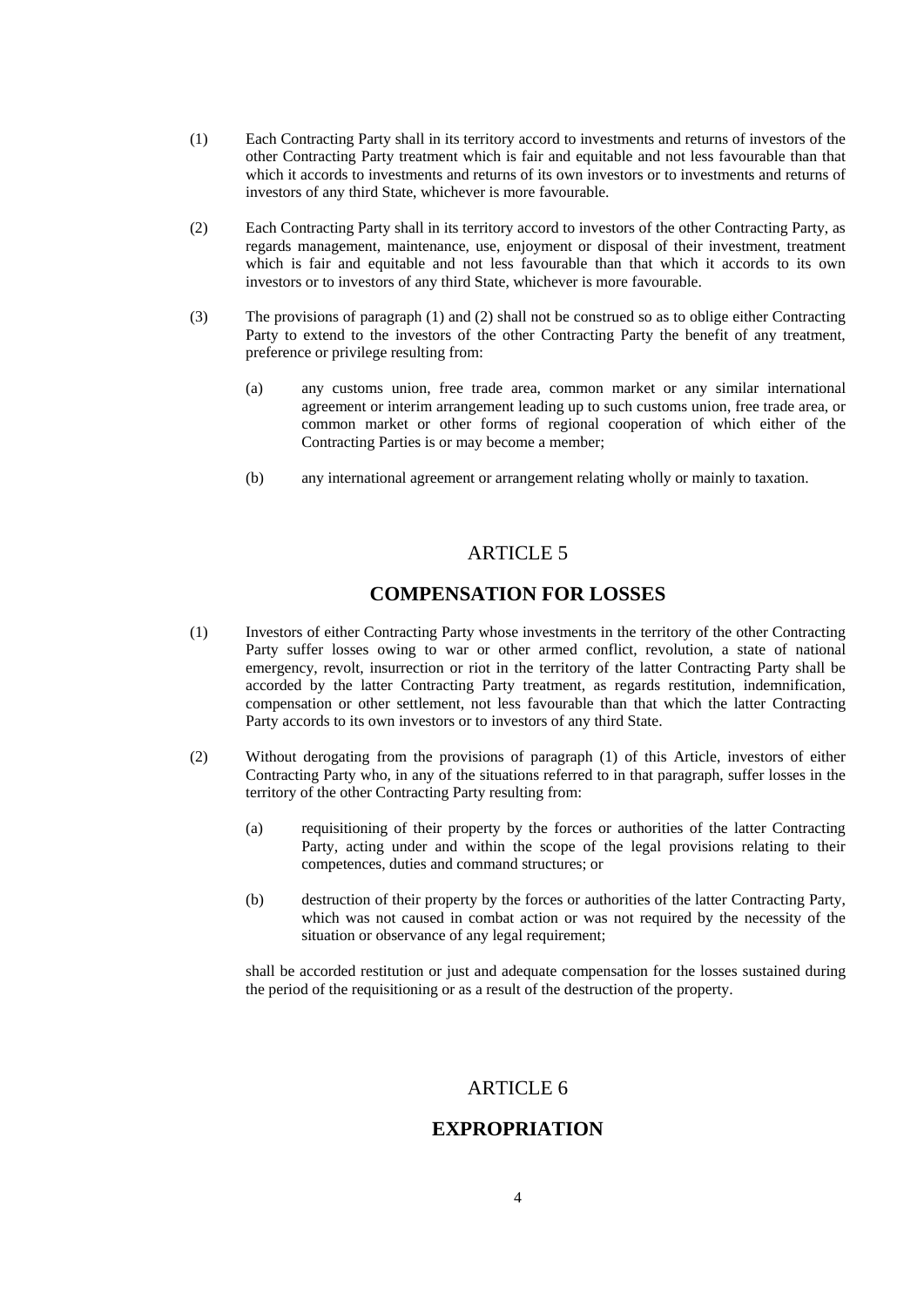- (1) Investments of investors of either Contracting Party in the territory of the other Contracting Party shall not be nationalised, expropriated or subjected to measures having effects equivalent to nationalisation or expropriation except for public purposes, under due process of law, on a non-discriminatory basis and against prompt, adequate and effective compensation. The compensation shall amount to the value of the investment expropriated immediately before expropriation or impending expropriation became public knowledge, shall include interest from the date of expropriation and shall be made without delay and shall be effectively realizable.
- (2) The investor affected by the expropriation shall have a right, under the law of the expropriating Contracting Party to prompt review, by a court of law or other independent and impartial forum of that Contracting Party of the expropriation case and of the valuation of his or its investment in accordance with the principles set out in this Article.

#### **TRANSFERS**

(1) Each Contracting Party shall guarantee to investors of the other Contracting Party the free transfer of all payments relating to their investments and returns.

The transfer of payments shall include in particular, though not exclusively:

- (a) capital and additional amounts to maintain or increase the investment;
- (b) profits, interest, dividends and other current income;
- (c) repayments made pursuant to a loan agreement in connection with an investment;
- (d) royalties or fees;
- (e) proceeds of sale or liquidation of the investment;
- (f) payments of compensation under Articles 5 and 6;
- (g) earnings and other remuneration of personnel engaged from abroad who are employed and allowed to work in connection with an investment in the territory of the other Contracting Party.
- (2) All transfers shall be effected without delay in a freely convertible currency at the prevailing market rate of exchange applicable on the date of transfer. In the absence of such a market exchange rate, the rate to be used will be the most recent exchange rate for conversion of currencies into Special Drawing Rights.
- (3) Transfers shall be considered to have been made "without delay" in the sense of paragraph (2) of this Article when they have been made within the period reasonably necessary for the completion of the transfer.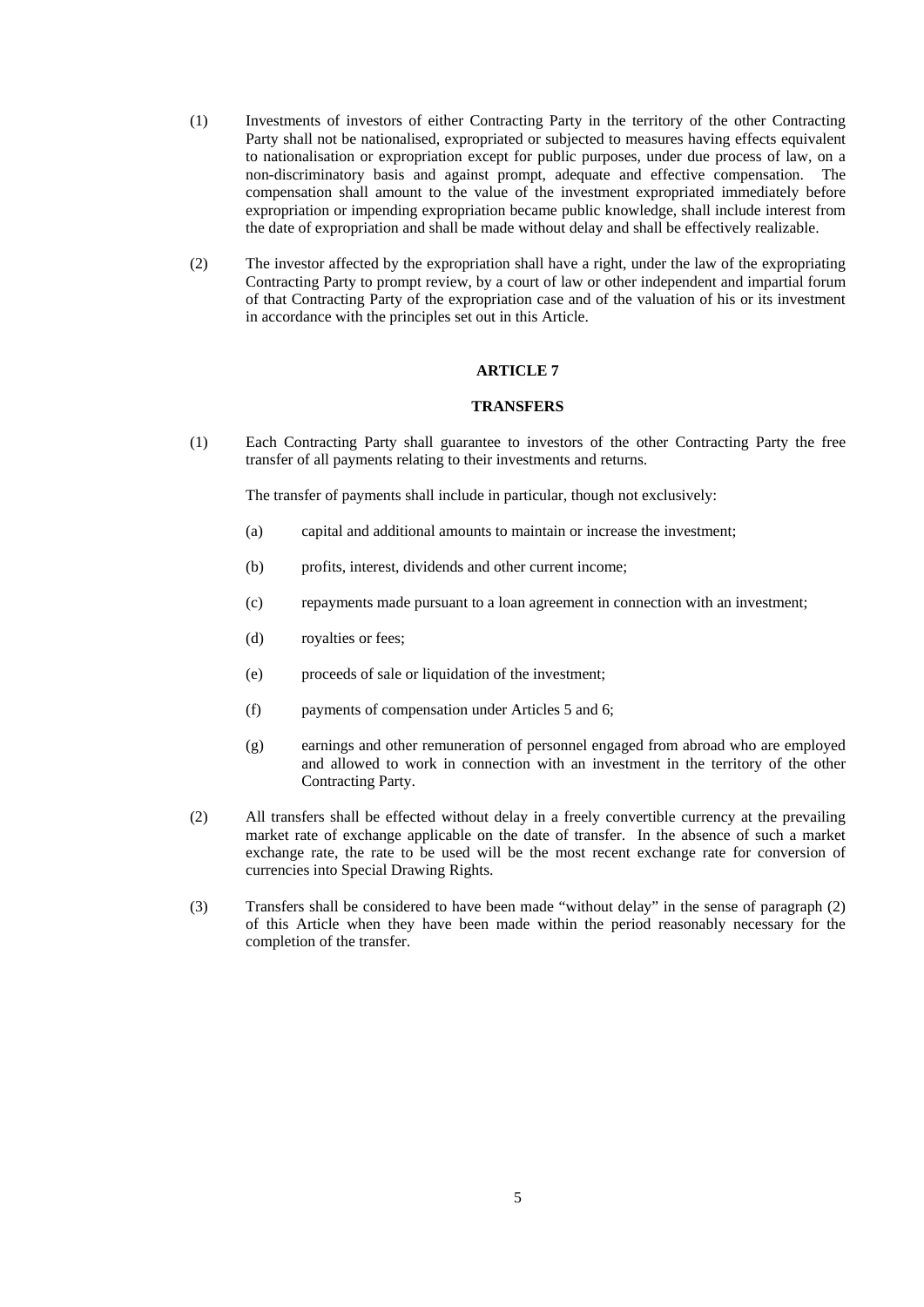- (4) Notwithstanding paragraphs (1) to (3) of this Article, either Contracting Party may delay or prevent a transfer through the equitable, non-discriminatory and good faith application of measures:
	- (a) to protect the rights of creditors;
	- (b) relating to or ensuring compliance with laws and regulations on the issuing, trading and dealing in securities and laws and regulations concerning reports or records of transfers; or
	- (c) in connection with criminal offences and orders or judgments in administrative and adjudicatory proceedings;

 provided that such measures and their application shall not be used as a means of avoiding the Contracting Party's commitments or obligations under this Agreement.

#### ARTICLE 8

#### **SETTLEMENT OF DISPUTES BETWEEN AN INVESTOR AND A CONTRACTING PARTY**

- (1) Subject to paragraph (3) any dispute between an investor of one Contracting Party and the other Contracting Party in connection with an investment in the territory of the other Contracting Party shall, as far as possible, be settled amicably through negotiations between the parties to the dispute.
- (2) If the dispute cannot be settled through negotiations within six months, either party to the dispute shall be entitled to initiate judicial action before the competent court of the Contracting Party accepting the investment.
- (3) If a dispute cannot be settled within six months after resort to negotiations as specified in paragraph (1) of this Article, the investor shall be entitled to submit his case to the International Centre for Settlement of Investment Disputes (ICSID) having regard to the applicable provisions of the Convention on the Settlement of Investment Disputes between States and Nationals of other States opened for signature at Washington D.C. on 18 March 1965, in the event both Contracting Parties shall have become a party to this Convention, or to an arbitrator or to international ad hoc arbitral tribunal established under the Arbitration Rules of the United Nations Commission on International Trade Law (UNCITRAL). The parties to the dispute may agree in writing to modify these Rules.

 The arbitral awards shall be final and binding on both parties to the dispute and shall be enforceable in accordance with the domestic legislation.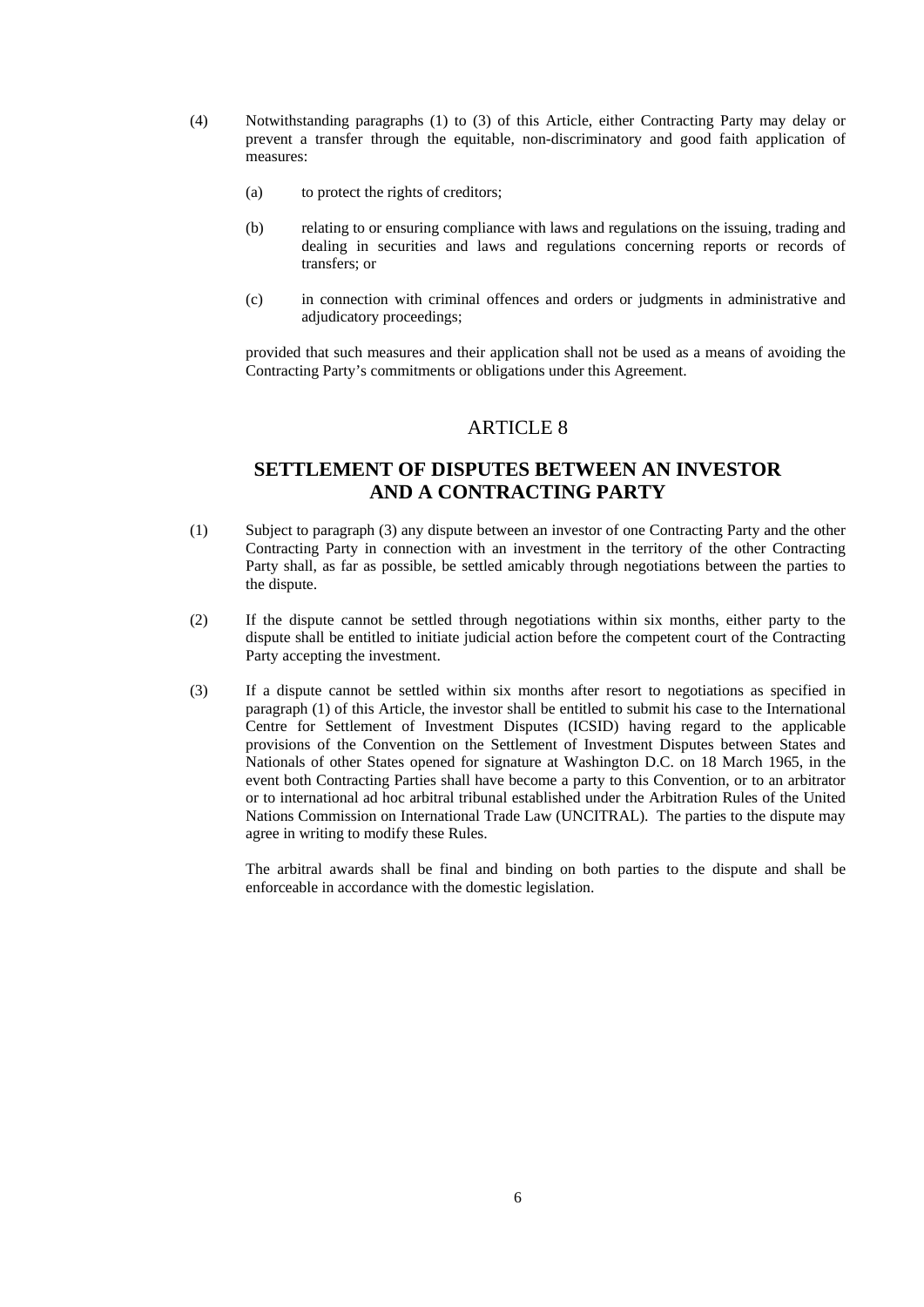The provisions of this paragraph shall not apply if the investor concerned has resorted to the procedure specified in paragraph (2) of this Article. Notwithstanding action initiated under paragraph (2), the investor may resort to international arbitration under paragraph (3) provided he has withdrawn his case from the competent court under paragraph (2) before the final decision is taken.

#### ARTICLE 9

#### **DISPUTES BETWEEN THE CONTRACTING PARTIES**

- (1) Any dispute between the Contracting Parties concerning the interpretation or application of this Agreement should, if possible, be settled through negotiations between the Contracting Parties.
- (2) If the dispute cannot be settled within a period of six months following the date on which such negotiations were requested by either Contracting Party, it may upon the request of either Contracting Party, be submitted to an arbitral tribunal.
- (3) Such an arbitral tribunal shall be constituted for each individual case in the following way: within two months of the receipt of the request for arbitration, each Contracting Party shall appoint one arbitrator for the tribunal. Those two arbitrators shall then select a national of a third State who, upon approval by the two Contracting Parties, shall be appointed Chairman of the tribunal. The Chairman shall be appointed within two months from the date of appointment of the other two arbitrators.
- (4) If within the periods specified in paragraph (3) of this Article the necessary appointments have not been made, either Contracting Party may, in the absence of any other agreement, invite the President of the International Court of Justice to make any necessary appointments. If the President is a national of either Contracting Party or if he is otherwise prevented from discharging the said function, the Vice-President shall be invited to make the necessary appointments. If the Vice-President is a national of either Contracting Party or if he too is prevented from discharging the said function, the Member of the International Court of Justice next in seniority who is not a national of either Contracting Party and not prevented from discharging such functions shall be invited to make the neccesary appointments.
- (5) The arbitral tribunal shall reach its decision by a majority of votes. Such decision shall be final and binding on both Contracting Parties. Each Contracting Party shall bear the cost of its own arbitrator to the tribunal and of its representation in the arbitral proceedings. The cost of the Chairman and the remaining costs shall be borne equally by the Contracting Parties. The tribunal may, however, in its decision direct that a higher proportion of costs shall be borne by one of the two Contracting Parties, and this award shall be binding on, and executed by, both Contracting Parties.
- (6) Apart from the above, the tribunal shall determine its own procedure.

#### ARTICLE 10

#### **SUBROGATION**

If a Contracting Party or its designated agency makes a payment to its own investor under a guarantee it has given in respect of an investment made in the territory of the other Contracting Party, the latter Contracting Party shall recognise the assignment whether under the law or pursuant to the legal transaction in that country to the former Contracting Party or its designated agency of all the rights and claims of the indemnified investor, and shall also recognise that the former Contracting Party or its designated agency is entitled to exercise such rights and enforce such claims by virtue of subrogation, to the same extent as the original investor.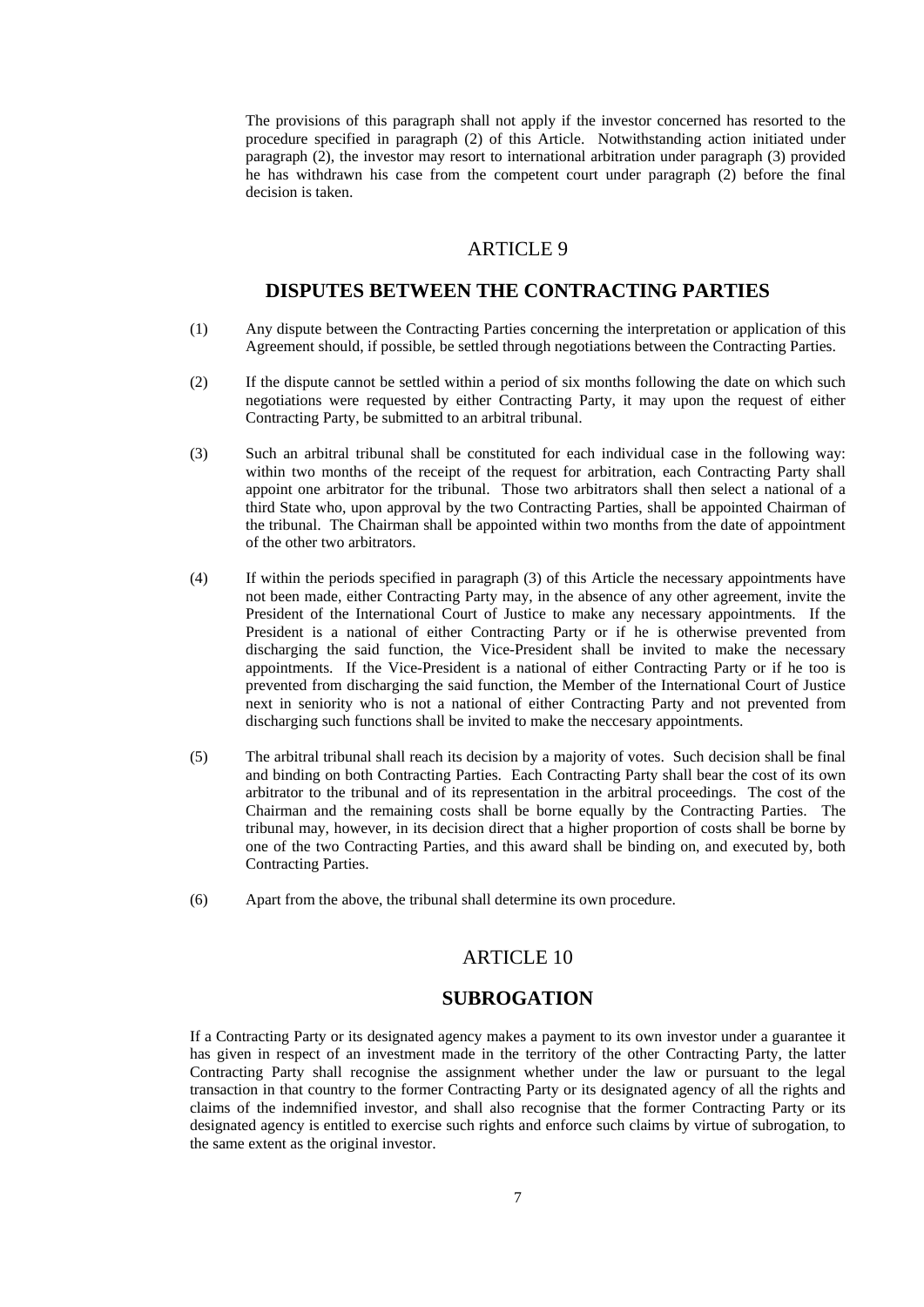#### **APPLICATION OF OTHER RULES**

- (1) Where a matter is governed simultaneously both by this Agreement and by another international agreement to which both Contracting Parties are parties, nothing in this Agreement shall prevent either Contracting Party or any of its investors who own investments in the territory of the other Contracting Party from taking advantage of whichever rules are more favourable in his case.
- (2) If the treatment to be accorded by one Contracting Party to investors of the other Contracting Party in accordance with its laws and regulations or other specific provisions of contracts is more favourable than that accorded by the Agreement, the more favourable shall be accorded.

#### ARTICLE 12

#### **PROHIBITIONS AND RESTRICTIONS**

 The provisions of this Agreement shall not in any way limit the right of either Contracting Party to apply prohibitions or restrictions of any kind or take any other action in accordance with its laws applied in good faith, on a nondiscriminatory basis and only to the extent and duration necessary for the protection of its essential security interests, or to the protection of public health or the prevention of diseases and pests in animals or plants.